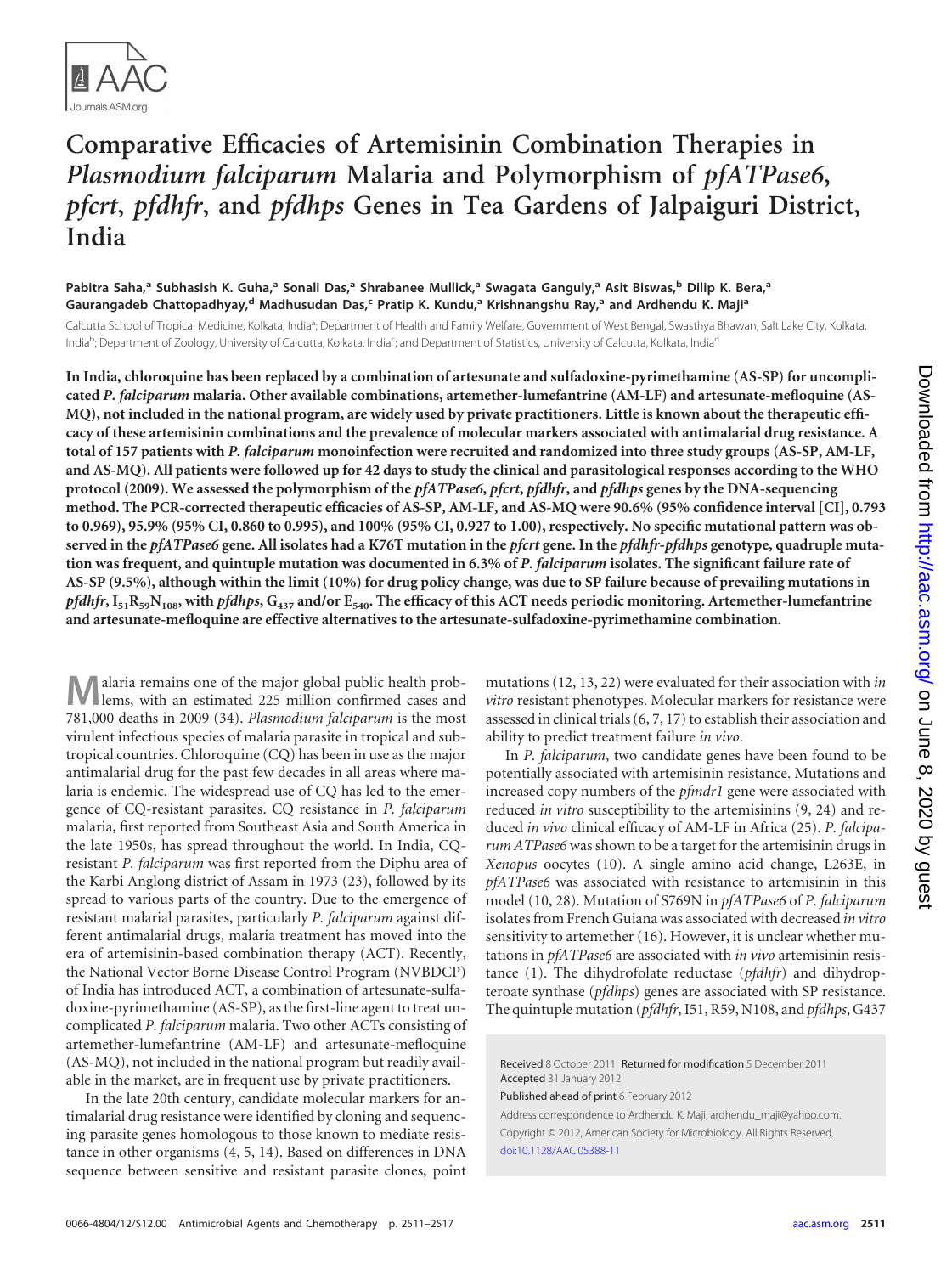and E540) is considered a relevant molecular marker of SP treatment failure [\(17\)](#page-6-10).

A recent *in vivo* therapeutic efficacy study showed a high rate of resistance of *P. falciparum* to different antimalarial drugs (CQ, 66%; SP, 16%; CQ-SP, 8%) in Jalpaiguri [\(20\)](#page-6-18). Considering the SP resistance status in the study area and the frequent use of two other combinations of ACTs, the present study was designed to evaluate the *in vivo* efficacies of three different regimens of ACTs against *P. falciparum* malaria and polymorphism of the *pfATPase6*, *pfcrt*, *pfdhfr*, and *pfdhps* genes in tea gardens of Jalpaiguri District.

### **MATERIALS AND METHODS**

**Study site and design.** The study was performed at Turturi Primary Health Centre (PHC) under Alipurduar Block II of Jalpaiguri District, West Bengal, India, from November 2009 to February 2010, where the annual parasite index (API) (total number of slides positive for parasites in a year  $\times$  1,000/total population) in 2008 was 2.8. In Jalpaiguri, malaria transmission is seasonal, with a peak from September to January and predominance of *P. falciparum* malaria (78.07%; West Bengal Government data). The study area is surrounded by several tea gardens and inhabited by different tribal communities.

The study was a randomized, three-arm, open-label, prospective trial for evaluation of clinical and parasitological responses of three ACTs for treatment of uncomplicated *P. falciparum* malaria, based on the therapeutic efficacy protocols of the WHO [\(32\)](#page-6-19). The study protocol was approved by the Institutional Ethics Committee of the Kolkata School of Tropical Medicine.

**Patient screening and enrollment.** Febrile patients from surrounding tea gardens and local villages attending the outpatient department (OPD) of the Turturi PHC were screened for malarial parasites by examining Giemsa-stained thick and thin peripheral blood smears (PBS). All patients with confirmed *P. falciparum* monoinfection were informed about the study protocol and requested to participate in the study. Those who fulfilled the inclusion criteria according to the WHO protocol [\(32\)](#page-6-19) were enrolled after written informed consent was obtained.

**Inclusion criteria.** Patients over 6 months of age with *P. falciparum* monoinfection (asexual parasite count,  $1,000$  to  $100,000/\mu$ l), an axillary temperature of  $\geq$ 37.5°C or history of fever during the past 24 h, and ability to swallow oral medication were included in the study. Those having symptoms of severe falciparum malaria, a febrile condition due to diseases other than malaria, or history of regular medication that might interfere with antimalarial pharmacokinetics and pregnant women and lactating mothers were excluded.

**Treatment.** The therapeutic efficacies of three different regimens of ACTs were evaluated in the present study. The tested ACTs were AS-SP, AM-LF, and AS-MQ. AS and SP were supplied by NVBDCP and AM-LF and MQ were procured from M/S Themis Medicare Limited, India. The recruited patients were randomized by using simple random sampling without replacement (SRSWR) into three study groups, each receiving one of the above-mentioned drug regimens. The study was designed in such a way that patients below 5 years of age were not enrolled in the AS-MQ study arm, as local health officials objected to enrolling them due to a paucity of safety data about mefloquine in Indian children. All the patients were treated according to WHO guidelines [\(31\)](#page-6-20) for the treatment of malaria according to their body weight. In the AS-SP group, artesunate at 4 mg/kg body weight once daily for 3 days and a single dose of SP (25/1.25 mg base/kg body weight) on day 0 were administered. In the AM-LF group (coformulated tablets containing 20 mg of artemether and 120 mg of lumefantrine), a total of six doses were administered at 0, 8, 24, 36, 48, and 60 h. The numbers of tablets per dose were as follows: one tablet for 10 to 15 kg of body weight, two tablets for 15 to 25 kg, three for 25 to 35 kg, and four for those weighing over 35 kg. In the AS-MQ group, artesunate was administered in a dose of 4 mg/kg once daily for 3 days and mefloquine was dosed at 25 mg base/kg over 2 days on day 1 (15 mg/kg) and day 2 (10 mg/kg). All recruited patients were admitted to the PHC for the first 4 days for monitoring of the clinical and parasitological response

to the treatment. Primaquine (PQ) in a single dose of 0.75 mg/kg was given on day 1. Study investigators directly observed and documented the administration of each dose of medication. In case of vomiting within 30 min of administration, a full dose was repeated.

**Follow-up schedule.** The day, the patient was enrolled and received the first dose of medicine was designated day 0. Thereafter, the schedule called for clinical reassessment on days 1, 2, 3, 7, 14, 21, 28, 35, and 42. Patients were advised to return on any day during the follow-up period if symptoms recurred and advised not to wait for a scheduled visit day. During the follow-up visits, all patients were examined both clinically and parasitologically. In the event of occurrence of any complications, the patient was withdrawn from the study and treated according to the existing standard of care for that condition.

**Study endpoints and statistical analysis.** Therapeutic outcomes were classified according to WHO guidelines [\(32\)](#page-6-19) into early treatment failure (ETF), late clinical failure (LCF), late parasitological failure (LPF), and adequate clinical and parasitological response (ACPR). The data were entered into a standard data entry program designed by the Global Malaria Program and analyzed with a Kaplan-Meier survival curve according to WHO standard procedures (http://www.who.int/malaria/resistance). The free statistical software R (version 2.13.1) was used to calculate the *Z*-test value for the comparison of the efficacy of the three study arms, and Fisher's exact test was done to verify the correlation between *dhfr-dhps* haplotypes and the AS-SP treatment failure cases.

**Laboratory examination. (i) Microscopic blood examination and parasite count.** To calculate the parasite count, the number of parasites per 200 white blood cells (WBCs) was determined by experienced microscopists using a light microscope. Assuming a WBC count to be  $8,000/\mu$  of blood, the parasitemia was calculated and expressed per  $\mu$ l of blood.

**(ii) p-LDH test.** All microscopically confirmed *P. falciparum*-positive cases were screened for a *P. vivax*-specific p-LDH (*Plasmodium* lactate dehydrogenase) test (by using an rapid diagnostic test that contained monoclonal anti-*P.falciparum*HRP-II-specific and anti-*P. vivax*p-LDH-specific antibodies [M/S Tulip Group, Goa, India]) to detect any mixed infection.

**(iii) DNA isolation and** *msp1* **and** *msp2* **genotyping assays.** The genomic DNA of the parasite was isolated from the blood samples collected on day 0 and in all episodes of malaria during the 42-day study period using a QIAamp DNA Blood Minikit (Qiagen, Valencia, CA) according to the manufacturer's instructions.

Genotyping of *P. falciparum* parasites was performed with a nested PCR assay based on the amplification of *msp1* and *msp2* as described in detail previously [\(11,](#page-6-21) [26\)](#page-6-22). In the primary reaction, the oligonucleotide primers used spanned the entire genetic segments, i.e., block 2 for *msp1* and block 3 for *msp2*. In the nested reaction, separate primer pairs targeted the respective allelic types of *msp1* (K1, MAD20, and RO33) and *msp2* (FC27 and 3D7).

The amplified products from the nested reaction were separated by electrophoresis on a 2% high-resolution agarose gel (SeaKem LE Agarose; Lonza, Rockland, ME) in  $1 \times$  TBE buffer (100 mM Tris, 100 mM boric acid, 5 mM EDTA [pH 8.0]) and visualized with UV light following staining with ethidium bromide. The fragment size was estimated in relation to a 100-base-pair DNA ladder (Invitrogen Corporation, Carlsbad, CA) both by the naked eye and in a GelDoc Xr system with Quality One analysis software version 4.4.1 (Bio-Rad).

Before treatment, the mean multiplicity of infection (MOI) was calculated as the quotient of the total number of *P. falciparum* genotypes and the number of positive PCR samples for each marker *msp1* and *msp2* gene.

In patients with recurrent parasitemia, blood samples on day 0 and on the day of parasite reappearance were used to distinguish between recrudescence and new infection. A recrudescent infection was defined as one that showed a match in size of at least one allele for both the *msp1* and *msp2* genes on day 0 and on the day of recurrent parasitemia.

**(iv) Polymorphism of the** *pfATPase6***,** *pfcrt***,** *pfdhfr***, and** *pfdhps* **genes.** Five pairs of primers were used to span 4,068 bp of the *P. falciparum pfATPase6* gene as described previously [\(15\)](#page-6-23). A part of the *pfcrt* gene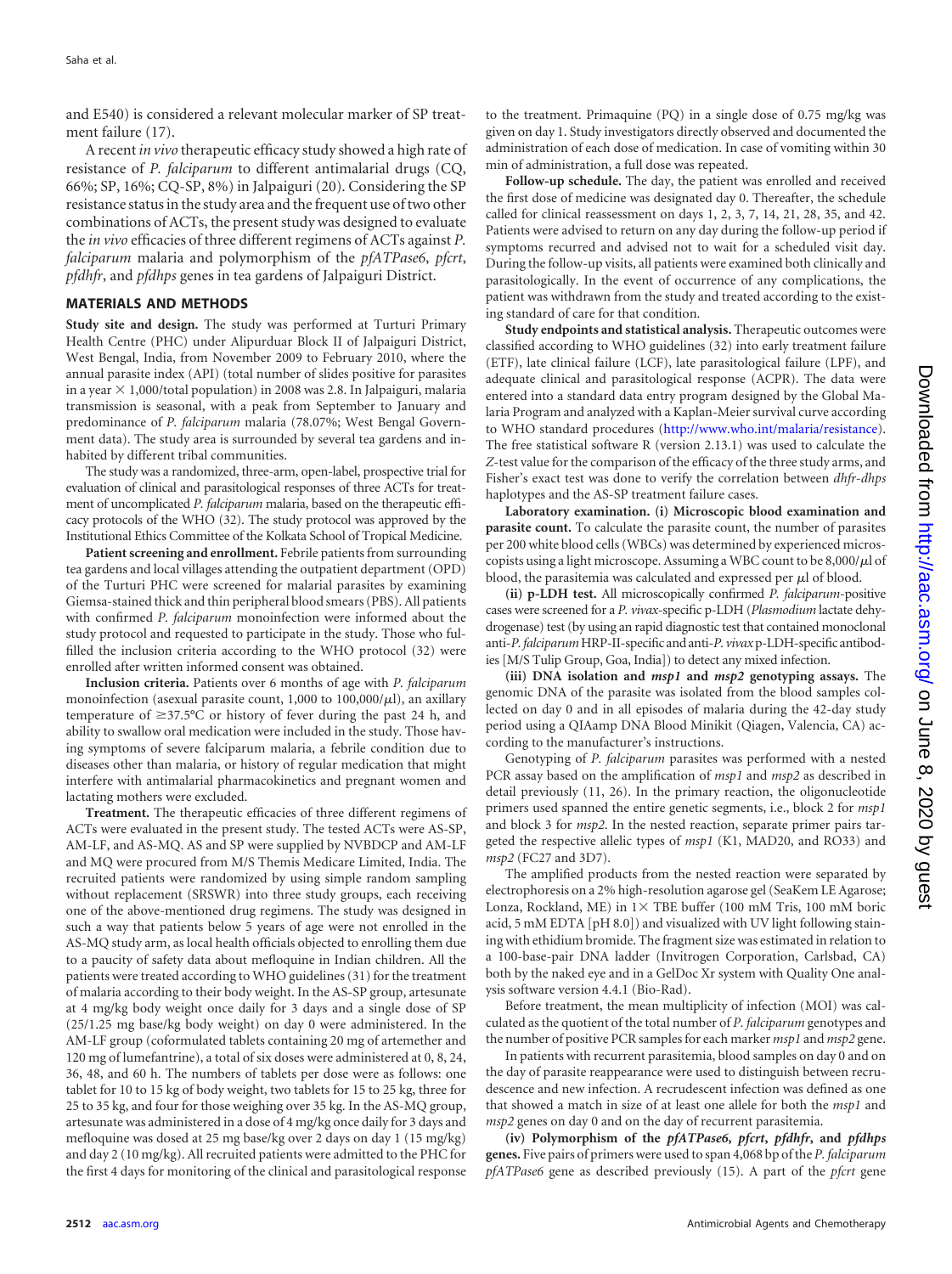<span id="page-2-0"></span>

| TABLE 1 Baseline characteristics of the study patients |  |
|--------------------------------------------------------|--|
|--------------------------------------------------------|--|

|                                   | Value         |                                                    |               |
|-----------------------------------|---------------|----------------------------------------------------|---------------|
| Characteristic                    |               | AS-SP $(n = 53)$ AM-LF $(n = 52)$ AS-MQ $(n = 52)$ |               |
| Sex $[no. (%)]$                   |               |                                                    |               |
| Male                              | 31 (58.49)    | 27 (51.92)                                         | 32 (61.54)    |
| Female                            | 22(41.51)     | 25 (48.08)                                         | 20 (38.46)    |
| Weight (kg)                       |               |                                                    |               |
| Mean                              | 30.58         | 23.23                                              | 34.90         |
| Range                             | $09 - 65$     | $06 - 52$                                          | $14 - 60$     |
| <b>SD</b>                         | 14.90         | 13.88                                              | 13.32         |
| 95% CI                            | 26.56-34.59   | 19.46-27.00                                        | 31.28-38.52   |
| Age category [no. (%)]            |               |                                                    |               |
| $< 5 \text{ yr}$                  | 06(11.32)     | 19 (36.54)                                         | 0             |
| $5-15$ yr                         | 27 (50.94)    | 25(48.08)                                          | 28 (53.85)    |
| Adult                             | 20 (37.34)    | 08(15.38)                                          | 24(46.15)     |
| Age (yr)                          |               |                                                    |               |
| Mean                              | 16.45         | 10.62                                              | 17            |
| Range                             | $02 - 55$     | $01 - 55$                                          | $05 - 50$     |
| <b>SD</b>                         | 14.18         | 10.33                                              | 10.75         |
| 95% CI                            | 12.64-20.26   | $7.81 - 13.43$                                     | 14.08-19.92   |
| Temperature (°C)                  |               |                                                    |               |
| Mean                              | 38.00         | 37.96                                              | 37.9          |
| Range                             | 37.60-39.3    | 37.6–39.3                                          | $37.5 - 39.3$ |
| <b>SD</b>                         | 0.45          | 0.40                                               | 0.36          |
| 95% CI                            | 37.88-38.12   | 37.85-38.07                                        | 37.81-37.99   |
| Hemoglobin (g/dl)                 |               |                                                    |               |
| Mean                              | 11.84         | 11.04                                              | 12.21         |
| Range                             | $9.9 - 15.0$  | $8.5 - 14.0$                                       | $9.0 - 14.8$  |
| SD.                               | 1.46          | 1.15                                               | 1.36          |
| 95% CI                            | 11.45–12.23   | 10.73-11.35                                        | 11.84-12.58   |
| Parasite count $(no/µl)$          |               |                                                    |               |
| Mean                              | 15,371        | 14,538                                             | 12,380        |
| Range                             | 1,040-70,000  | 1,040-51,680                                       | 1,000-44,000  |
| SD.                               | 15,402.25     | 12,375.19                                          | 10,266.47     |
| 95% CI                            | 11,224-19,518 | 11,174-17,902                                      | 9,589-1,5171  |
| Gametocytes on day 0<br>[no. (%)] | 3(5.66)       | 1(1.92)                                            | 2(3.85)       |

covering single-nucleotide polymorphisms (SNPs) at codons 72 to 76 was amplified as described previously [\(19\)](#page-6-24).

Portions of the *pfdhfr* gene spanning codons 16, 51, 59, 108, and 164 and the *pfdhps* gene spanning codons 436, 437, 540, 581, and 613 on day 0 and the day of recurrence were amplified by two rounds of PCR using primers described previously [\(2,](#page-6-25) [3\)](#page-6-26).

Direct sequencing of the PCR products was done on an ABI 3130xl Genetic Analyzer (Applied Biosystems, Foster City, CA). The sequences were analyzed using Bioedit software.

#### **RESULTS**

**Enrollment and demographics.** A total of 2,544 patients with fever were screened for malaria parasites, 479 of which were positive for *P. falciparum* and 83 for *P. vivax*, while 21 had mixed infections. Among the 479 *P. falciparum*-positive cases, 157 subjects were enrolled in the study and randomized into three study arms. The demographic data and clinical parameters of the study groups are summarized in [Table 1.](#page-2-0)

*In vivo* **therapeutic efficacy outcomes.** Out of a total of 157 recruited patients, 4 withdrew from the study voluntarily, 1 was lost to follow-up, and 152 (53 in the AS-SP, 49 in the AM-LF, and 50 in the AS-MQ groups) completed the 42-day follow-up period [\(Fig. 1\)](#page-2-1).

Of the 53 subjects recruited in the AS-SP group, all completed the 42-day follow-up. The non-PCR-corrected incidence of failure (LPF-LCF) of AS-SP was 9.5% (5/53). *msp1* and *msp2* genotyping was done for 5 apparent therapeutic failures to differentiate between new infection and recrudescence, and all were classified as recrudescence. Therefore, the PCR-corrected cumulative incidence of failure of AS-SP for *P. falciparum* was 9.5% (95% confidence interval [CI], 0.04 to 0.212), and the therapeutic efficacy was 90.6% (95% CI, 0.793 to 0.969) [\(Table 2\)](#page-3-0).

Among the 52 patients in the AM-LF group, 3 withdrew before day 42 and 49 completed the study. The crude therapeutic efficacy of AM-LF was 95.9% (47/49), and crude therapeutic failure was 2 (4.1%). Based on *msp1* and *msp2* genotyping of the parasite on day 0 and the day of recurrence, the two cases were classified as recrudescence. The PCR-corrected 42-day cumulative incidence of failure of AM-LF therapy for *P. falciparum* was 4.1% (95% CI, 0.010 to 0.149), and therapeutic efficacy was 95.9% (95% CI, 0.860 to 0.995), which was higher than for the AS-SP group [\(Table 2\)](#page-3-0).

In the AS-MQ study arm, out of 52 subjects, 1 withdrew voluntarily and 1 was lost to follow-up. Fifty patients completed the 42-day follow-up. One came back to the clinic with fever on day 26, and the ring form of *P. falciparum* was detected in a peripheral blood smear, but genotyping could not be done to differentiate between reinfection and recrudescence, as parasite DNA could



\* WTH: Withdrawn, LFU: Loss to follow-up

<span id="page-2-1"></span>**FIG 1** Profile of patients screened, enrolled, and completing the study protocol.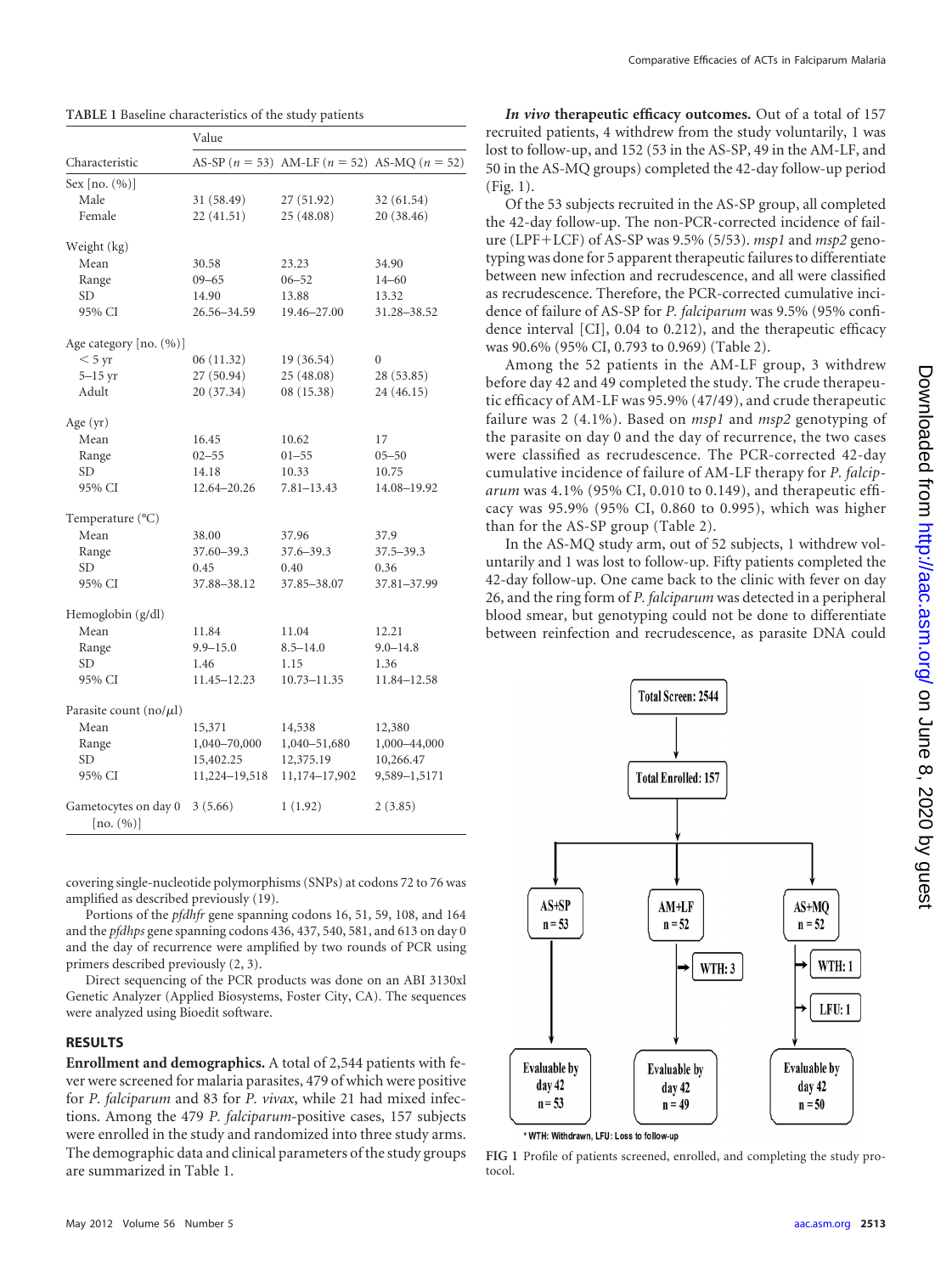|                   | $AS-SPa$         |          |                 |                  | $AM-LF^a$     |                 |          | $AS-MOa$ |                 |  |
|-------------------|------------------|----------|-----------------|------------------|---------------|-----------------|----------|----------|-----------------|--|
| Clinical outcome  | $\boldsymbol{n}$ | $\%$     | 95% CI          | $\boldsymbol{n}$ | $\frac{0}{0}$ | 95% CI          | п        | $\%$     | 95% CI          |  |
| Non-PCR corrected |                  |          |                 |                  |               |                 |          |          |                 |  |
| Treatment failure | 5                | 9.5      | $0.04 - 0.212$  | 2                | 4.1           | $0.010 - 0.149$ |          | 2.0      | $0.003 - 0.134$ |  |
| <b>ETF</b>        | $\mathbf{0}$     | $\Omega$ | $0.0 - 0.067$   | $\Omega$         | $\Omega$      | $0.0 - 0.073$   | $\theta$ | $\Omega$ | $0.0 - 0.071$   |  |
| <b>LCF</b>        | 3                | 5.7      | $0.012 - 0.157$ | 2                | 4.1           | $0.005 - 0.140$ |          | 2.0      | $0.001 - 0.106$ |  |
| <b>LPF</b>        | 2                | 3.8      | $0.005 - 0.130$ | $\Omega$         | $\Omega$      | $0.0 - 0.073$   | $\Omega$ | $\Omega$ | $0.0 - 0.071$   |  |
| <b>ACPR</b>       | 48               | 90.6     | $0.793 - 0.969$ | 47               | 95.9          | $0.860 - 0.995$ | 49       | 98.0     | $0.894 - 0.999$ |  |
| PCR corrected     |                  |          |                 |                  |               |                 |          |          |                 |  |
| Treatment failure | 5                | 9.5      | $0.04 - 0.212$  | $\overline{2}$   | 4.1           | $0.010 - 0.149$ | $\Omega$ | $\Omega$ | $0.0 - 0.073$   |  |
| <b>ETF</b>        | $\mathbf{0}$     | $\Omega$ | $0.0 - 0.067$   | $\Omega$         | $\Omega$      | $0.0 - 0.073$   | $\theta$ |          | $0.0 - 0.073$   |  |
| <b>LCF</b>        | 3                | 5.7      | $0.012 - 0.157$ | 2                | 4.1           | $0.005 - 0.140$ | $\Omega$ | $\Omega$ | $0.0 - 0.073$   |  |
| <b>LPF</b>        | 2                | 3.8      | $0.005 - 0.130$ | $\Omega$         | $\Omega$      | $0.0 - 0.073$   | $\theta$ | $\Omega$ | $0.0 - 0.073$   |  |
| <b>ACPR</b>       | 48               | 90.6     | $0.793 - 0.969$ | 47               | 95.9          | $0.860 - 0.995$ | 49       | 100      | $0.927 - 1.00$  |  |

<span id="page-3-0"></span>**TABLE 2** Therapeutic efficacies of three study arms among patients with uncomplicated malaria in Jalpaiguri, India

 $a$  AS-SP,  $n = 53$ ; AM-LF and AS-MQ,  $n = 52$  for non-PCR corrected and  $n = 49$  for PCR corrected.

not be amplified. This combination was 98% (95% CI, 0.894 to 0.999) effective, with failure to successfully PCR correct [\(Table 2\)](#page-3-0). Importantly, no ETF was recorded in this group.

The statistical software R (version 2.13.1) was used for two sample tests for proportion. The difference in efficacy between AS-MQ (98%) and AS-SP (90.5%) was not statistically significant  $(Z = 1.61; P = 0.05)$ . Similarly, no significant difference in efficacy was noted between AS-MQ (98%) versus AM-LF (95.9%) (*Z* 0.604;  $P = 0.27$ ) and AS-SP (90.5%) versus AM-LF (95.9%) ( $Z =$  $1.06; P = 0.14$ .

**Fever and parasite clearance.**In 27 (50.9%), 25 (47.1%), and 1 (1.9%) recipients of AS-SP, fever subsided by days 1, 2, and 3, respectively, while parasite clearance took place in 27 (50.9%), 17 (32.1%), and 9 (16.9%) by days 1, 2, and 3, respectively.

In the AM-LF group, fever subsided in 18 (34.6%), 32 (61.5%), and 2 (3.9%) patients by days 1, 2, and 3, respectively, with parasite clearance in 8 (15.4%), 30 (57.7%), and 14 (26.9%) by days 1, 2, and 3, respectively.

Fever subsided in 23 (42.2%) and 29 (55.8%) participants by days 1 and 2, respectively, while the parasites were cleared in 20 (38.5%), 22 (42.3%), and 10 (19.2%) by days 1, 2, and 3, respectively, among patients who received AS-MQ.

**Side effects.** Dizziness, headache, nausea, vomiting, and muscle pain were common in all the treatment arms, particularly among the patients who received AS-MQ [\(Table 3\)](#page-3-1). These symptoms were treated symptomatically.

**Allelic diversity and MOI of** *P. falciparum***.** Among the 157 samples from day 0, *msp1* and *msp2* genotyping was done successfully in 154 isolates. At the *msp1* locus, 13 alleles of the K1 family, 7 of the MAD20 family, and 10 of the RO33 family ranging from 110 to 530 bp, 150 to 250 bp, and 160 to 410 bp, respectively, were detected. For the *msp2* locus, 17 FC27 and 15 3D7 alleles ranging from 175 to 750 bp and 170 to 690 bp, respectively, were noted. The family distributions for K1, MAD20, and RO33 at *msp1* were 41.9%, 17.9%, and 40.2%, respectively, while for FC27 and 3D7 at *msp2* they were 49.0% and 51.0%, respectively. The frequencies of individual *msp1* genotypes were low, with 16 genotypes less than 10% and 14 greater than 10%, while at *msp2*, 25 genotypes were less than 10% and 7 more than 10%. The mean MOI was 3.10 [\(Table 4\)](#page-4-0).

**Sequencing of full-length** *pfATPase6***.** Sequencing of the full

length of the *pfATPase6* gene was done successfully in 142 isolates. It revealed only sporadic point mutations compared to the wildtype sequence. Mutations at codons L263E and S769N, which have been proposed to confer artemisinin resistance, were not detected. While nonsynonymous mutations were detected at codons E431K (19%), K649E (25.4%), and N683K (5.6%), synonymous mutations were noted at codons G468G (2.8%), N483N (4.9%), and I898I (26.8%) [\(Table 5\)](#page-4-1).

**Mutations in** *pfcrt***,** *pfdhfr***, and** *pfdhps***.** The K76T mutation in the *pfcrt* gene was present in all the parasite strains ( $n = 139$ ). The Southeast Asian haplotype (SVMNT) was predominant (86.3%) over the South American haplotype (CVIET) (13.7%) [\(Table 5\)](#page-4-1).

The *pfdhfr* gene was sequenced successfully in 138 isolates that covered codons 16, 51, 59, 108, and 164. Mutations at codons C59R (100%) and S108N (95.7%) were more frequent than others. Four different haplotypes were recorded, among which  $A_{16}N_{51}R_{59}N_{108}I_{164}$  was the most prevalent (84.8%) (mutated amino acids are in boldface) [\(Table 5\)](#page-4-1).

Sequencing of the *pfdhps* gene was successful in 126 isolates that covered codons 436, 437, 540, 581, and 613. Six different *pfdhps* genotypes were noticed, of which the  $A_{436}A_{437}E_{540}A_{581}A_{613}$  $(44.4\%)$  and  $S_{436}G_{437}K_{540}A_{581}A_{613}$  (33.3%) haplotypes were common [\(Table 5\)](#page-4-1). No changes were observed in the *pfdhfr* and *pfdhps*

<span id="page-3-1"></span>

|                  | No. of patients <sup>a</sup> |                  |                  |  |  |  |  |
|------------------|------------------------------|------------------|------------------|--|--|--|--|
| Adverse effect   | AS-SP $(n = 53)$             | AM-LF $(n = 52)$ | AS-MQ $(n = 52)$ |  |  |  |  |
| Muscle pain      | 33                           | 41               | 45               |  |  |  |  |
| Headache         | 26                           | 22               | 43               |  |  |  |  |
| <b>Dizziness</b> | 12                           | 16               | 23               |  |  |  |  |
| Nausea           | 21                           | 18               | 34               |  |  |  |  |
| Vomiting         | 5                            | $\overline{c}$   | 43               |  |  |  |  |
| Anorexia         | 19                           | 3                | 11               |  |  |  |  |
| Diarrhea         |                              | $\Omega$         | 2                |  |  |  |  |
| Itching          | 7                            | $\Omega$         | $\Omega$         |  |  |  |  |
| Abdominal pain   | $\overline{c}$               |                  | 9                |  |  |  |  |
| Cough            | 3                            |                  |                  |  |  |  |  |

*<sup>a</sup>* Number of patients having symptoms at least once during ACT treatment in Jalpaiguri.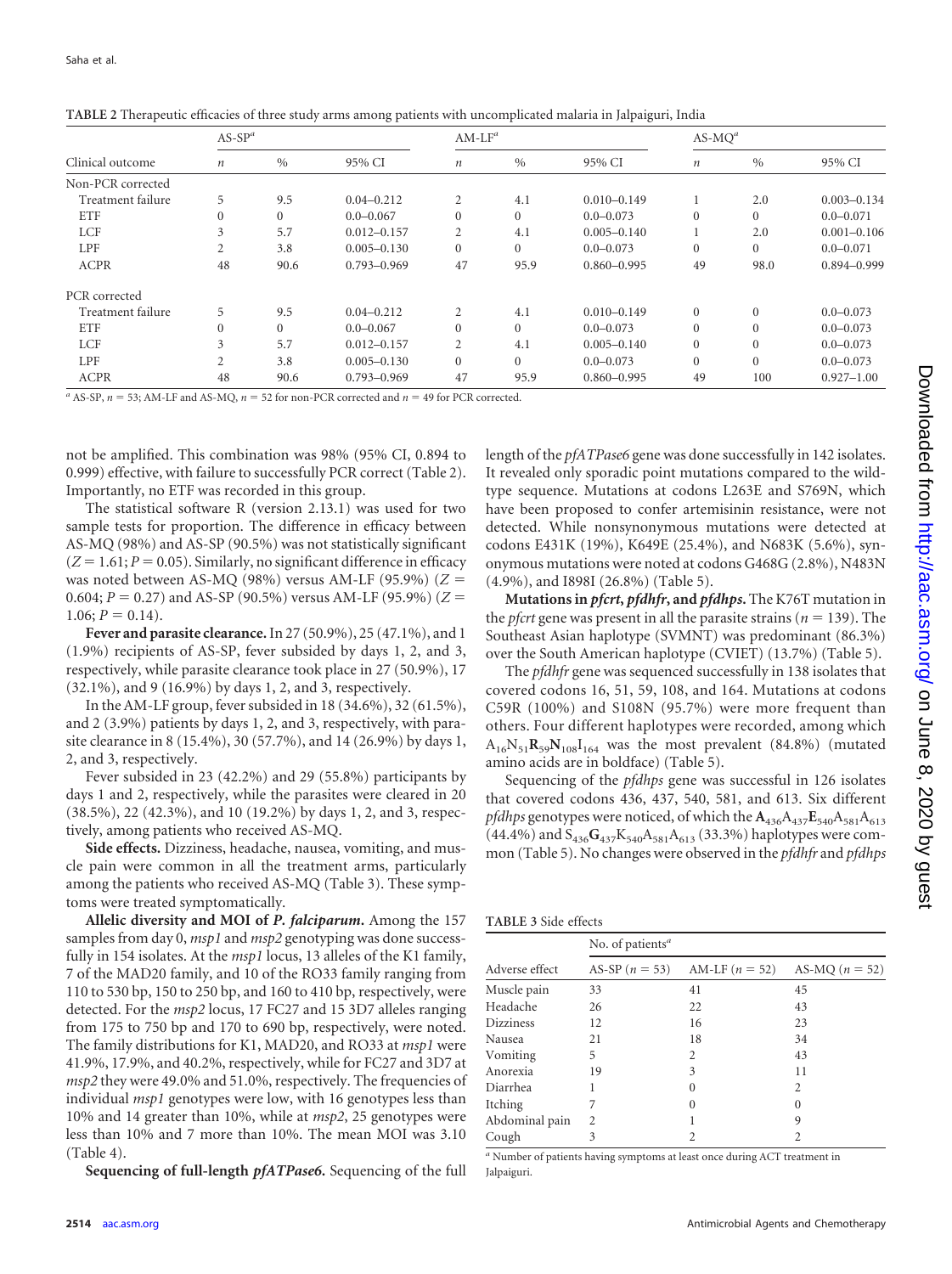<span id="page-4-0"></span>**TABLE 4** Genetic diversity of *msp1* and *msp2* of 154 *P. falciparum* isolates (day 0) from Jalpaiguri District, India

| Parameter                                                         | Value               |                     |                   |       |                     |                   |       |       |
|-------------------------------------------------------------------|---------------------|---------------------|-------------------|-------|---------------------|-------------------|-------|-------|
|                                                                   | mspI                |                     |                   |       | msp2                |                   |       |       |
|                                                                   | K1                  | MAD <sub>20</sub>   | Ro33              | Total | FC27                | 3D7               | Total | Total |
| No. of distinct bands                                             | 13                  |                     | 10                | 30    |                     | 15                | 32    | 62    |
| No. (%) of isolates having alleles of the<br>corresponding family | 136(88.3)           | 90(58.4)            | 150(97.4)         |       | 154(100)            | 148(96.1)         |       |       |
| % of bands assigned to the corresponding family                   | 41.9                | 17.9                | 40.2              |       | 49.0                | 51.0              |       |       |
| Mean MOI $(\pm SD)$                                               | $2.67 \ (\pm 1.15)$ | $1.73 \ (\pm 0.92)$ | 2.32 $(\pm 0.96)$ | 2.30  | $3.94 \ (\pm 1.49)$ | $4.27 (\pm 1.29)$ | 4.10  | 3.10  |

genotypes of pretreatment and recrudescent samples from five treatment failure cases in AS-SP recipients.

**Association between** *pfdhfr* **and** *pfdhps* **haplotypes and therapeutic outcomes of three ACT regimens.** Sequencing of both the

<span id="page-4-1"></span>**TABLE 5** Polymorphism of *Pfcrt*, *PfATPase6*, *Pfdhfr* and *Pfdhps* genes in study population

|                                       | Occurrence of mutation |                  |                |  |  |  |
|---------------------------------------|------------------------|------------------|----------------|--|--|--|
| Candidate gene <sup>a</sup>           | $\boldsymbol{n}$       | $\%$             | 95% CI         |  |  |  |
| Pfcrt ( $n = 139$ )                   |                        |                  |                |  |  |  |
| Haplotypes                            |                        |                  |                |  |  |  |
| $S_{72}V_{73}M_{74}N_{75}T_{76}$      | 120                    | 86.3             | 80.62-92.04    |  |  |  |
| $C_{72}V_{73}I_{74}E_{75}T_{76}$      | 19                     | 13.7             | 7.96-19.38     |  |  |  |
| PfATPase6 ( $n = 142$ )               |                        |                  |                |  |  |  |
| Synonymous mutation                   |                        |                  |                |  |  |  |
| G468G                                 | $\overline{4}$         | 2.8              | $0.1 - 5.54$   |  |  |  |
| N483N                                 | 7                      | 4.9              | $1.37 - 8.49$  |  |  |  |
| <b>I898I</b>                          | 38                     | 26.8             | 17.56-31.74    |  |  |  |
| Nonsynonymous mutation                |                        |                  |                |  |  |  |
| E431K                                 | 27                     | 19.0             | 12.56-25.46    |  |  |  |
| <b>K649E</b>                          | 36                     | 25.4             | 18.19-32.51    |  |  |  |
| <b>N683K</b>                          | 8                      | 5.6              | 1.84-9.42      |  |  |  |
| Pfdhfr ( $n = 138$ )                  |                        |                  |                |  |  |  |
| A16V                                  | $\boldsymbol{0}$       | $\boldsymbol{0}$ | $0 - 2.13$     |  |  |  |
| N51I                                  | 13                     | 9.4              | $4.55 - 14.29$ |  |  |  |
| C59R                                  | 138                    | 100.0            | 97.87-100.69   |  |  |  |
| <b>S108N</b>                          | 132                    | 95.7             | 92.25-99.05    |  |  |  |
| I164L                                 | 8                      | 5.8              | $1.9 - 9.7$    |  |  |  |
| Genotype                              |                        |                  |                |  |  |  |
| $A_{16}I_{51}R_{59}S_{108}I_{164}$    | 6                      | 4.3              | $0.95 - 7.75$  |  |  |  |
| $A_{16}N_{51}R_{59}N_{108}I_{164}$    | 117                    | 84.8             | 78.79-90.77    |  |  |  |
| $A_{16}N_{51}R_{59}N_{108}L_{164}$    | 8                      | 5.8              | $1.9 - 9.7$    |  |  |  |
| $A_{16}I_{51}R_{59}N_{108}I_{164}$    | 7                      | 5.1              | $1.41 - 8.73$  |  |  |  |
| Pfdhps $(n = 126)$                    |                        |                  |                |  |  |  |
| <b>S436A</b>                          | 63                     | 50.0             | 41.27-58.73    |  |  |  |
| A437G                                 | 42                     | 33.3             | 25.1-41.56     |  |  |  |
| <b>K540E</b>                          | 64                     | 50.8             | 42.06-59.52    |  |  |  |
| A581G                                 | 7                      | 5.6              | 1.56-9.56      |  |  |  |
| A613S                                 | $\overline{0}$         | $\mathbf{0}$     | $0 - 2.34$     |  |  |  |
| Genotype                              |                        |                  |                |  |  |  |
| $S_{436}A_{437}K_{540}A_{581}A_{613}$ | 6                      | 4.8              | $1.04 - 8.48$  |  |  |  |
| $A_{436}A_{437}K_{540}A_{581}A_{613}$ | 7                      | 5.6              | 1.56-9.56      |  |  |  |
| $S_{436}G_{437}K_{540}A_{581}A_{613}$ | 42                     | 33.3             | 25.1-41.56     |  |  |  |
| $S_{436}A_{437}E_{540}A_{581}A_{613}$ | 8                      | 6.3              | 2.09-10.61     |  |  |  |
| $S_{436}A_{437}K_{540}G_{581}A_{613}$ | 7                      | 5.6              | 1.56-9.56      |  |  |  |
| $A_{436}A_{437}E_{540}A_{581}A_{613}$ | 56                     | 44.4             | 35.76-53.12    |  |  |  |

*<sup>a</sup>* Mutated amino acids are in boldface.

*pfdhfr* and *pfdhps* genes was done in 126 isolates. Quadruple mutations were found in 55 (43.6%), and quintuple mutations were recorded in only 8 (6. 3%) cases [\(Table 6\)](#page-5-0). Although the sample size was small, a trend of association was observed between quadruple (*pfdhfr*,  $I_{51}R_{59}N_{108}$ , and *pfdhps*,  $G_{437}$ ) (*P* = 0.0316) and quintuple (*pfdhfr*,  $I_{51}R_{59}N_{108}$ , and *pfdhps*,  $A_{436}E_{540}$ ) haplotypes  $(P = 0.01107)$  with AS-SP resistance, as analyzed by Fisher's exact test. A triple *pfdhfr* mutation  $(I_{51}R_{59}N_{108})$  was common in both the haplotypes. Thus, the *pfdhfr*  $\mathbf{I}_{51} \mathbf{R}_{59} \mathbf{N}_{108}$  triple mutant was significantly associated ( $P = 0.000198$ ) with AS-SP resistance, along with either a *pfdhps*  $G_{437}$  or  $E_{540}$  mutation.

### **DISCUSSION**

Artemisinin-based combination therapy has been recommended by WHO to treat uncomplicated *P. falciparum* cases in all countries where malaria is endemic [\(30,](#page-6-27) [31,](#page-6-20) [33\)](#page-6-28), as artemisinin and its derivatives reduce most of the parasite biomass during their initial rapid action and an effective long-acting partner drug can usually eliminate the small number of remaining parasites. Five combinations are currently recommended: AM-LF, AS-MQ, AS-SP, dihydroartemisinin-piperaquine, and artesunate-amodiaquine [\(34\)](#page-6-0). The combination AS-SP was introduced by the Government of India in 2010 as the first-line agent to treat all diagnosed uncomplicated *P. falciparum* malaria.

In the present study, a treatment failure rate of 9.5% (95% CI, 0.04 to 0.212) was recorded for AS-SP. A previous study showed that a significant proportion of *P. falciparum* malaria in the study area was resistant to SP alone [\(20\)](#page-6-18), with a record of both ETF and LTF, but in the present study, not a single case of ETF was observed in any of the three study arms. Perhaps this was due to early clearance of the parasite by the artemisinin component of the combination therapy. Dihydrofolate reductase (DHFR) and dihydropteroate synthase (DHPS) are two essential enzymes in the folate biosynthesis pathway and are inhibited by pyrimethamine and sulfadoxine, respectively. The mutations at *pfdhfr*  $I_{51}R_{59}N_{108}$ and *pfdhps* **G**<sup>437</sup> and **E**<sup>540</sup> are associated with SP treatment failure [\(17,](#page-6-10) [27\)](#page-6-29). In the present study, a quadruple haplotype (*pfdhfr*  $I_{51}R_{59}N_{108}$  and *pfdhps*  $G_{437}$ ) and a quintuple haplotype (*pfdhfr*  $I_{51}R_{59}N_{108}$  and *pfdhps*  $A_{436}E_{540}$ ) were noted to be significantly associated with AS-SP failure ( $P = 0.0316$  and  $P = 0.01107$ , respectively). In both the haplotypes, a triple *pfdhfr*  $I_{51}R_{59}N_{108}$  mutation was commonly associated with AS-SP failure (*P* 0.000198). However, it is not possible to postulate that the *pfdhfr*  $I_{51}R_{59}N_{108}$  mutation alone was responsible for AS-SP failure, as we did not come across any isolate having this genotype exclusively without a *pfdhps*  $G_{437}$  and/or  $E_{540}$  mutation.

Currently, 11 countries are using AS-SP as a first- or secondline treatment. AS-SP treatment failure rates remained low in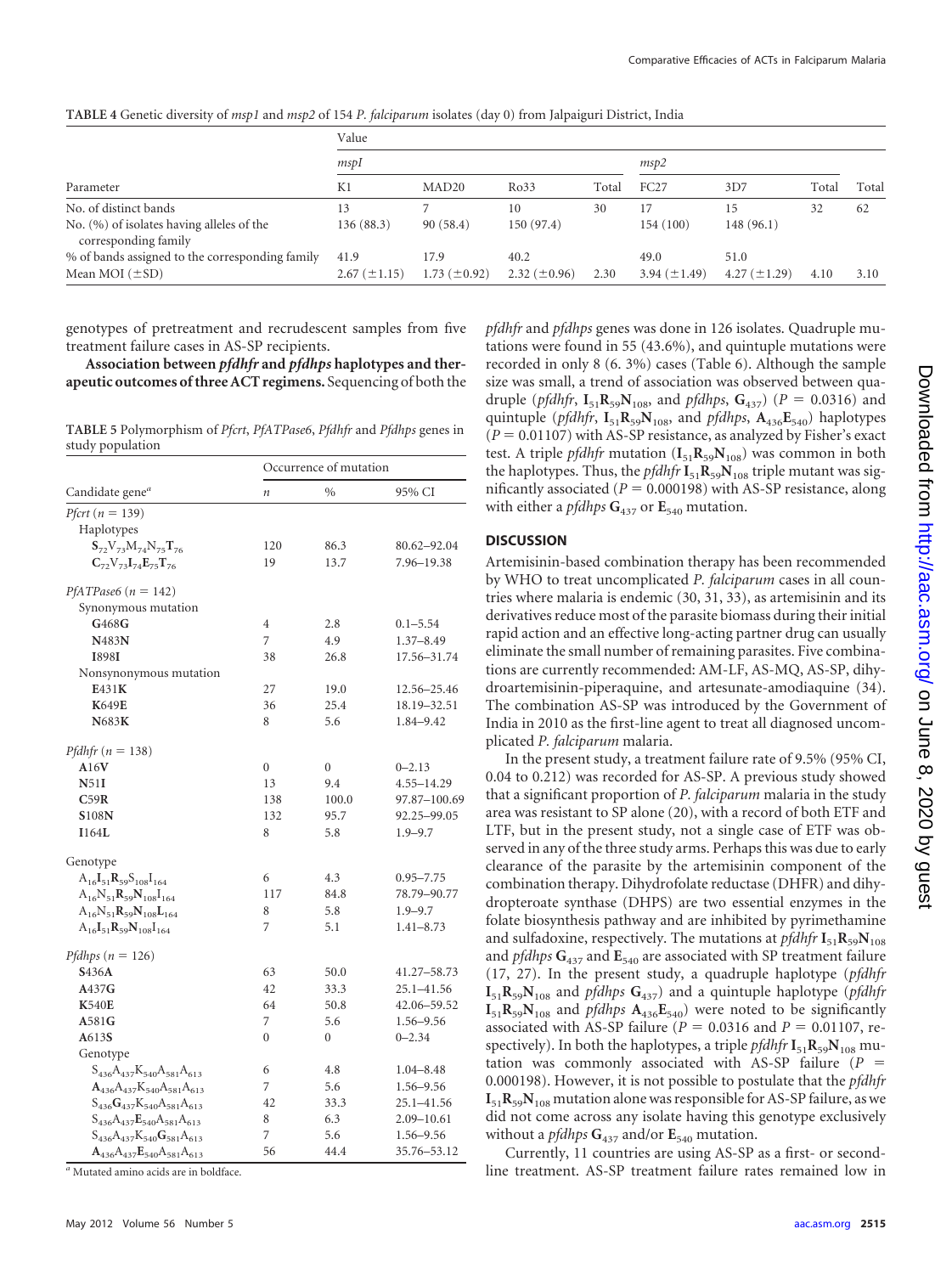|                                                                              | No. of patients  |          |                  |          |                  |          |  |
|------------------------------------------------------------------------------|------------------|----------|------------------|----------|------------------|----------|--|
|                                                                              | AS-SP $(n = 43)$ |          | AM-LF $(n = 41)$ |          | AS-MQ $(n = 42)$ |          |  |
| Pfdhfr-Pfdhps genotype <sup>a</sup>                                          | <b>ACPR</b>      | $TF^b$   | <b>ACPR</b>      | TF       | <b>ACPR</b>      | TF       |  |
| Double mutant                                                                |                  |          |                  |          |                  |          |  |
| $A_{16}N_{51}R_{59}N_{108}I_{164}-S_{436}A_{437}K_{540}A_{581}A_{613}$       | $\mathfrak{D}$   | $\Omega$ | 3                | $\Omega$ |                  |          |  |
| Triple mutant                                                                |                  |          |                  |          |                  |          |  |
| $A_{16}N_{51}R_{59}N_{108}I_{164} - A_{436}A_{437}K_{540}A_{581}A_{613}$     | 3                |          |                  |          |                  |          |  |
| $A_{16}N_{51}R_{59}N_{108}I_{164}-S_{436}G_{437}K_{540}A_{581}A_{613}$       | 10               |          |                  |          | 12               |          |  |
| $\rm A_{16}N_{51}R_{59}N_{108}I_{164} - S_{436}A_{437}E_{540}A_{581}A_{613}$ | $\overline{c}$   |          |                  |          | 3                |          |  |
| $A_{16}N_{51}R_{59}N_{108}I_{164} - S_{436}A_{437}K_{540}G_{581}A_{613}$     | 3                | $\Omega$ |                  | $\Omega$ | $\overline{c}$   |          |  |
| $A_{16}I_{51}R_{59}S_{108}I_{164}-S_{436}G_{437}K_{540}A_{581}A_{613}$       |                  |          | 2                | $\Omega$ | 2                | $\Omega$ |  |
| Quadruple mutant                                                             |                  |          |                  |          |                  |          |  |
| $A_{16}I_{51}R_{59}N_{108}I_{164}S_{436}G_{437}K_{540}A_{581}A_{613}$        |                  |          |                  |          |                  |          |  |
| $A_{16}N_{51}R_{59}N_{108}I_{164}-A_{436}A_{437}E_{540}A_{581}A_{613}$       | 14               |          | 19               |          | 15               |          |  |
| $A_{16}N_{51}R_{59}N_{108}L_{164}S_{436}G_{437}K_{540}A_{581}A_{613}$        |                  |          | 0                |          |                  |          |  |
| Quintuple mutant                                                             |                  |          |                  |          |                  |          |  |
| $A_{16}I_{51}R_{59}N_{108}I_{164}-A_{436}A_{437}E_{540}A_{581}A_{613}$       | $\Omega$         |          |                  |          |                  |          |  |
| $A_{16}N_{51}R_{59}N_{108}L_{164}-A_{436}A_{437}E_{540}A_{581}A_{613}$       | $\Omega$         |          | 0                |          | 3                |          |  |

<span id="page-5-0"></span>**TABLE 6** Association between *dhfr-dhps* mutations and *in vivo* therapeutic efficacy outcomes of three ACT regimens in the treatment of *P. falciparum* malaria in Jalpaiguri District, India

*<sup>a</sup>* Mutated amino acids are in boldface.

*<sup>b</sup>* TF, treatment failure.

studies conducted in South American countries (Colombia, Ecuador, and coastal areas of Peru), the Middle East and Central Asia (Afghanistan, the Islamic Republic of Iran, Pakistan, Tajikistan, and Yemen), South Asia (India and Sri Lanka), and eastern Africa (Somalia and the Sudan), including countries in which AS-SP was used as a first-line treatment, where the median treatment failure rate was 0 to 1.5% [\(34\)](#page-6-0). The high clinical efficacy of this combination may be partially due to the rarity of the *pfdhfr* and *pfdhps* quintuple mutant [\(36\)](#page-6-30). In contrast, high failure rates of this combination have been observed in several African countries with high SP resistance.

AM-LF remains highly effective in most parts of the world, with the exception of Cambodia [\(34\)](#page-6-0). In India, two cases of AM-LF-resistant *P. falciparum* were reported from Orissa [\(29\)](#page-6-31). A treatment failure rate of 4.1% (95% CI, 0.010 to 0.149) was recorded in the present study with AM-LF.

The artesunate-mefloquine combination was first introduced in Thailand to treat *P. falciparum* malaria after the spread of mefloquine resistance. Presently, eight countries are using this combination as a first- or second-line treatment. High therapeutic efficacy of this combination has been recorded in different parts of the world, except in Cambodia and Thailand [\(35\)](#page-6-32). No such record is available from India. In this study, only a single treatment failure was observed. However, it could not be determined whether it was due to reinfection or recrudescence, as we failed to genotype the strain.

As the pharmacokinetics and molecular markers associated with LF and MQ were not studied, the observed failure of *P. falciparum* cases treated with AM-LF (4.1%) could not be explained.

*pfATPase6* has been suggested to be a specific target of the artemisinin drugs [\(10\)](#page-6-14). Decreased *in vitro* sensitivity to artemether of field isolates of *P. falciparum* was reported from French Guiana (but not in Cambodia) and was found to be associated with the S769N mutation in the *pfATPase6* gene [\(10,](#page-6-14) [16\)](#page-6-16). In this

study, no consistent pattern of *pfATPase6* mutations was noted. Mutations at codons L263E and S769N, associated with artemisinin resistance, were not detected, although *in vivo* failure rates of 9.5% and 4.1% with AS-SP and AM-LF, respectively, were documented. Similar observations were made by Dondorp et al. [\(8\)](#page-6-33) with *in vivo* artemether monotherapy.

Genotyping of day 0 samples showed that both the allelic variation and mean MOI of *msp2* were higher than those of *msp1* and that the frequencies of most of the alleles (41/62) were below 10%. The *P. falciparum* population of the study area was genetically diverse, with 30 *msp1* and 32 *msp2* alleles. As the frequencies of most of the *msp1* and *msp2* alleles were low, the probability of new infection with a genotype identical to that in pretreatment infection was very rare. In the present study, all 7 (5 in the AS-SP arm and 2 in the AM-LF arm) recurrent parasitemias were classified as recrudescence. We used the agarose gel electrophoresis method for genotyping. The method is limited by its inability to discriminate among DNA fragments with small differences in molecular weight. Recently, various researchers [\(18,](#page-6-34) [21\)](#page-6-35) have used capillarybased genotyping assays, which have a highly accurate fragmentsizing capacity.

The PCR-corrected failure rate of the recommended ACT (AS-SP) in *P. falciparum* malaria was 9.5%, which was just below the cutoff level for drug policy change (10%) recommended byWHO. Considering the observed failure rate of AS-SP and its association with a quadruple haplotype (*pfdhfr*  $I_{51}R_{59}N_{108}$  and *pfdhps*  $G_{437}$ ) and a quintuple haplotype (Pfdhfr  $I_{51}R_{59}N_{108}$  and Pfdhps  $A_{436}E_{540}$ ) in the study area, the efficacy of this combination should be closely monitored periodically. The efficacies of the other two combinations were superior to that of AS-SP, which may attract policy planners. However, further studies are needed in other parts of the country to have a better understanding and knowledge of the resistance pattern of artemisinin combination therapy.